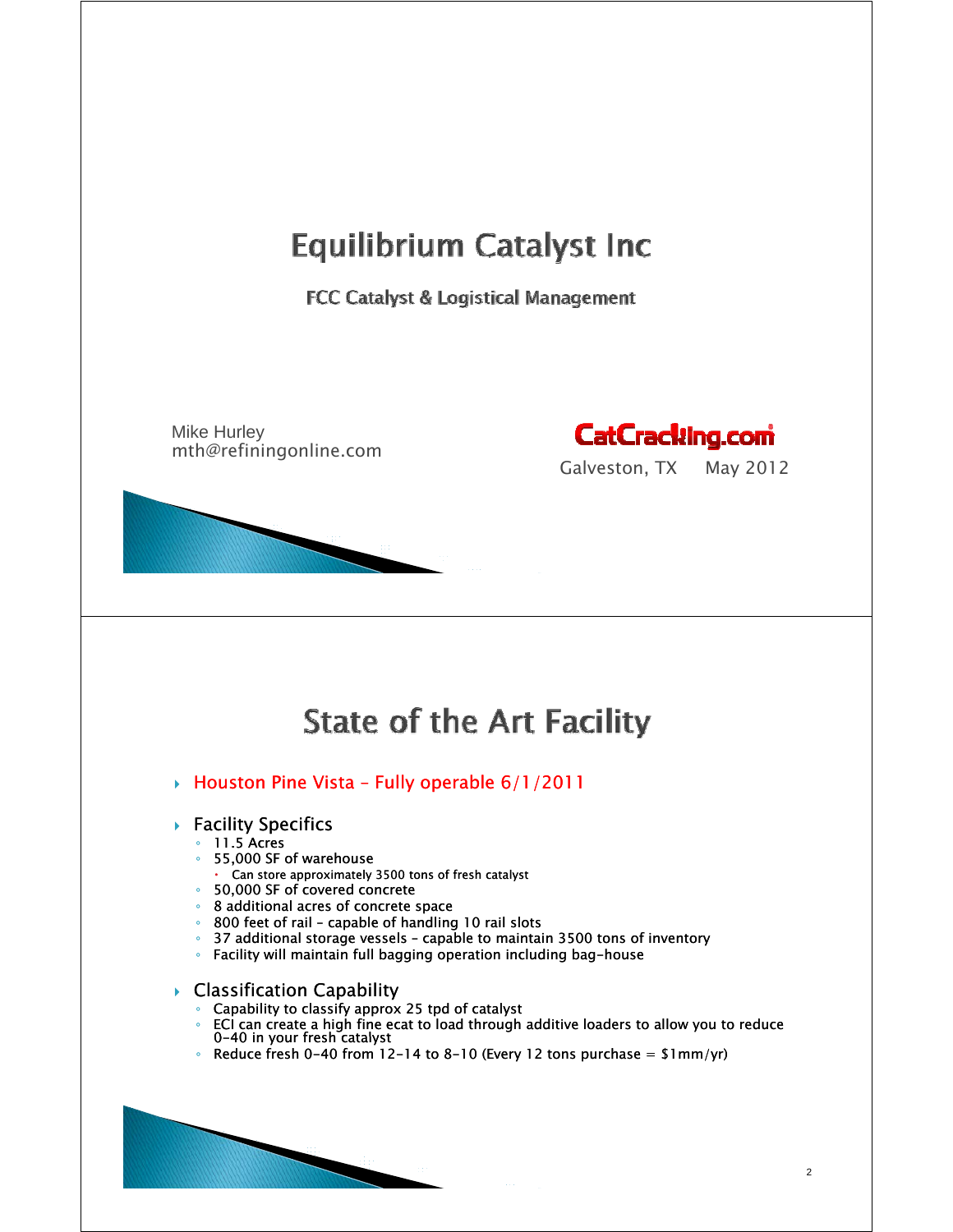# **Catalyst Selection Process**

How do you select the right catalyst?

- FCC Optimization is 80% Feed / 15% Unit Hardware / 5% Catalyst
	- The key is to understand the probability distribution of your feed (light heavy)
	- Clearly understand how each feed historically operated in the unit (Unit limitations)
	- Design a catalyst strategy that provides you the best means to operate your feed spectrum given your unit limitations
- Keys to Catalyst Selection
	- Need to understand the effective activity needed in your circulating ecat (delta coke optimization)
	- $\cdot$  Need to clearly decide on the target selectivities (gasoline / LCO / LPG)
	- Need to clearly understand budget restrictions (you all have one)
	- Design a catalyst strategy to meet the target circulating ecat activity
		- Function of catalyst architecture
		- Effective catalyst activity
		- Daily addition rate
		- Metals tolerance Unit deactivation
		- Unit feed rate

# **Economics of Change in Coke**

| <b>Case Number</b>                       |                           |                  | 4                       |                         |
|------------------------------------------|---------------------------|------------------|-------------------------|-------------------------|
|                                          |                           |                  | <b>Prediction</b>       |                         |
| <b>Case Title</b>                        |                           | <b>Base Case</b> | <b>Coke Selectivity</b> |                         |
|                                          |                           | October 2008     | <b>Const Cat Adds</b>   |                         |
| <b>Total Net Profit</b>                  | \$/DAY                    | 1035461          | 1002657                 | Resid units need to     |
| <b>Unit Net Profit</b>                   | \$/BBL                    | 7.91             | 7.66                    | make every attempt to   |
|                                          |                           |                  |                         |                         |
| <b>Combined Fresh Feed</b>               | ---                       |                  |                         | always lower unit delta |
| -Combined Feed Rate                      | <b>BPD</b>                | 130866.0         | 130866.0                | coke                    |
| -API Gravity                             | Deg API                   | 24.4             | 24.4                    |                         |
| <b>Riser/ Reactor Conditions</b>         |                           |                  |                         |                         |
| -Feed Temperature                        | Deg F                     | 636.2            | 636.2                   | All metals increase     |
| -Riser Outlet Temperature                | Deg F                     | 995.4            | 995.4                   |                         |
| -Cat/Oil Ratio                           | WT/WT                     | 5.63             | 5.55                    | unit delta coke         |
| -Catalyst Circulation Rate               | <b>TON/MIN</b>            | 81.3             | 80.2                    |                         |
| <b>Regenerator Conditions</b>            |                           |                  |                         |                         |
| -Regen Bed Temperature                   | Deg F                     | 1324.3           | 1328.7                  | A modest shift in       |
| <b>Fresh Catalyst</b>                    |                           |                  |                         | catalyst coke can cost  |
| -Total Make-up Rate                      | <b>T/DAY</b>              | 11.38            | 11.38                   |                         |
| -Surface Area                            | M2/GM                     | 316              | 316                     | the refinery $> $0.25/$ |
| <b>Equilibrium Catalyst</b>              |                           |                  |                         | bbl                     |
| -Activity                                | MAT%                      | 72.6             | 72.2                    |                         |
| Conversion                               |                           |                  |                         |                         |
| -Fresh Feed Conversion (as Produced)     | Vol %                     | 77.09            | 76.44                   |                         |
| -Fresh Feed Conversion Cut Point         | Deg F                     | 420              | 420                     |                         |
| -Fresh Feed Conversion (430 F Cut Point) | Vol %                     | 77.82            | 77.18                   |                         |
| <b>Product Yields</b>                    |                           |                  |                         |                         |
| <b>Weight Percent Basis</b>              |                           |                  |                         |                         |
| $-H2+C1+C2+C2O$                          | Wt $%$                    | 2.95             | 2.99                    |                         |
| $-Coke$                                  | Wt $%$                    | 3.91             | 3.91                    |                         |
| -Total $C3 + C4$                         | Vol %                     | 27.50            | 26.94                   |                         |
| -C5+ Gasoline (430 F Cut Point)          | Vol $%$                   | 63.14            | 62.77                   |                         |
| -Light Cycle Oil (430 F to 650 F)        | Vol $%$                   | 10.35            | 10.61                   |                         |
| -Decant $(656 - 1)$                      | $\overline{\text{Vol}}$ % | 11.83            | 12.20                   |                         |
| -C3+ Liquid                              | Vol $%$                   | 112.82           | 112.53                  |                         |
|                                          |                           |                  |                         |                         |

- make every attempt to always lower unit delta coke
- All metals increase unit delta coke
- A modest shift in the refinery  $> $0.25/$ bbl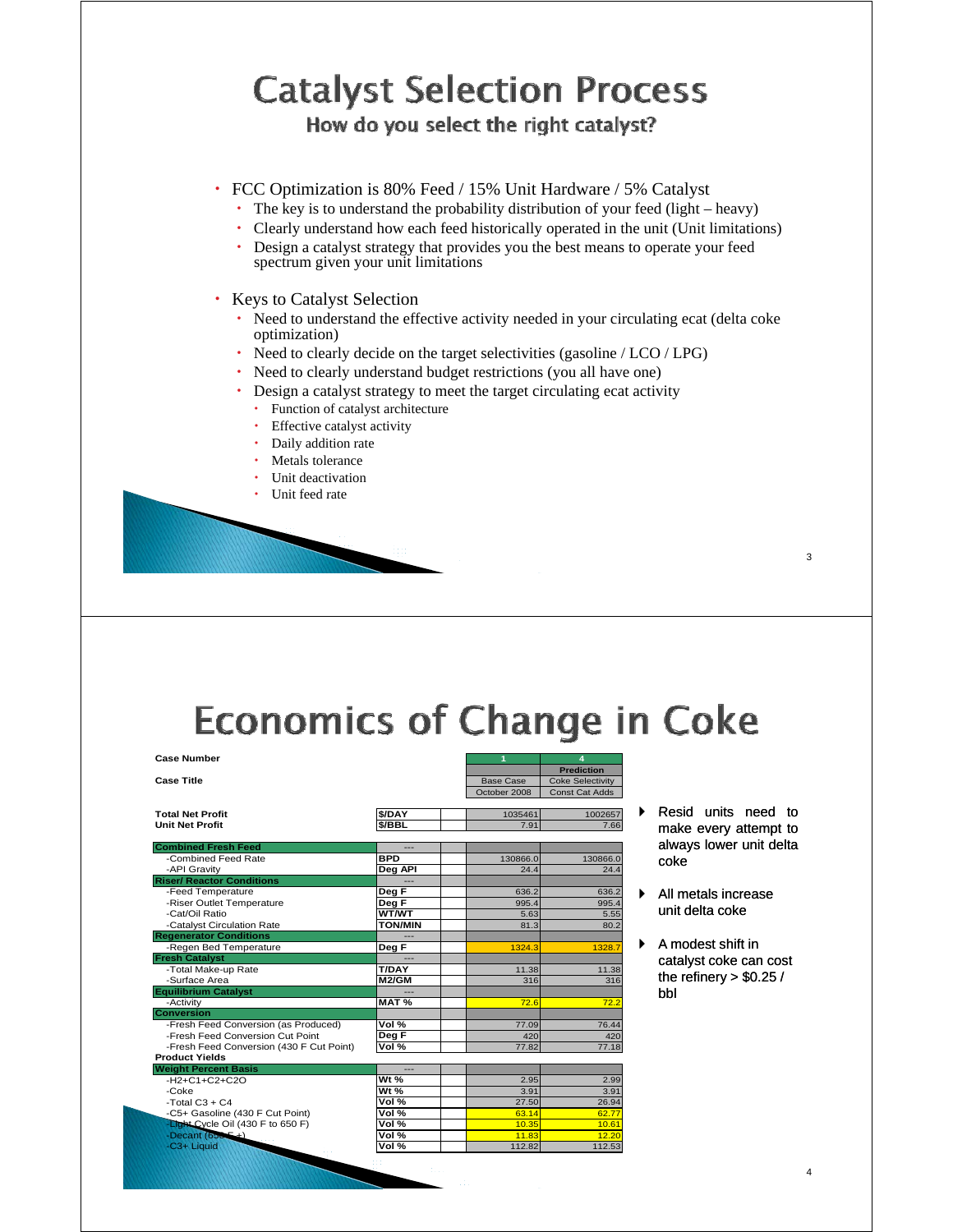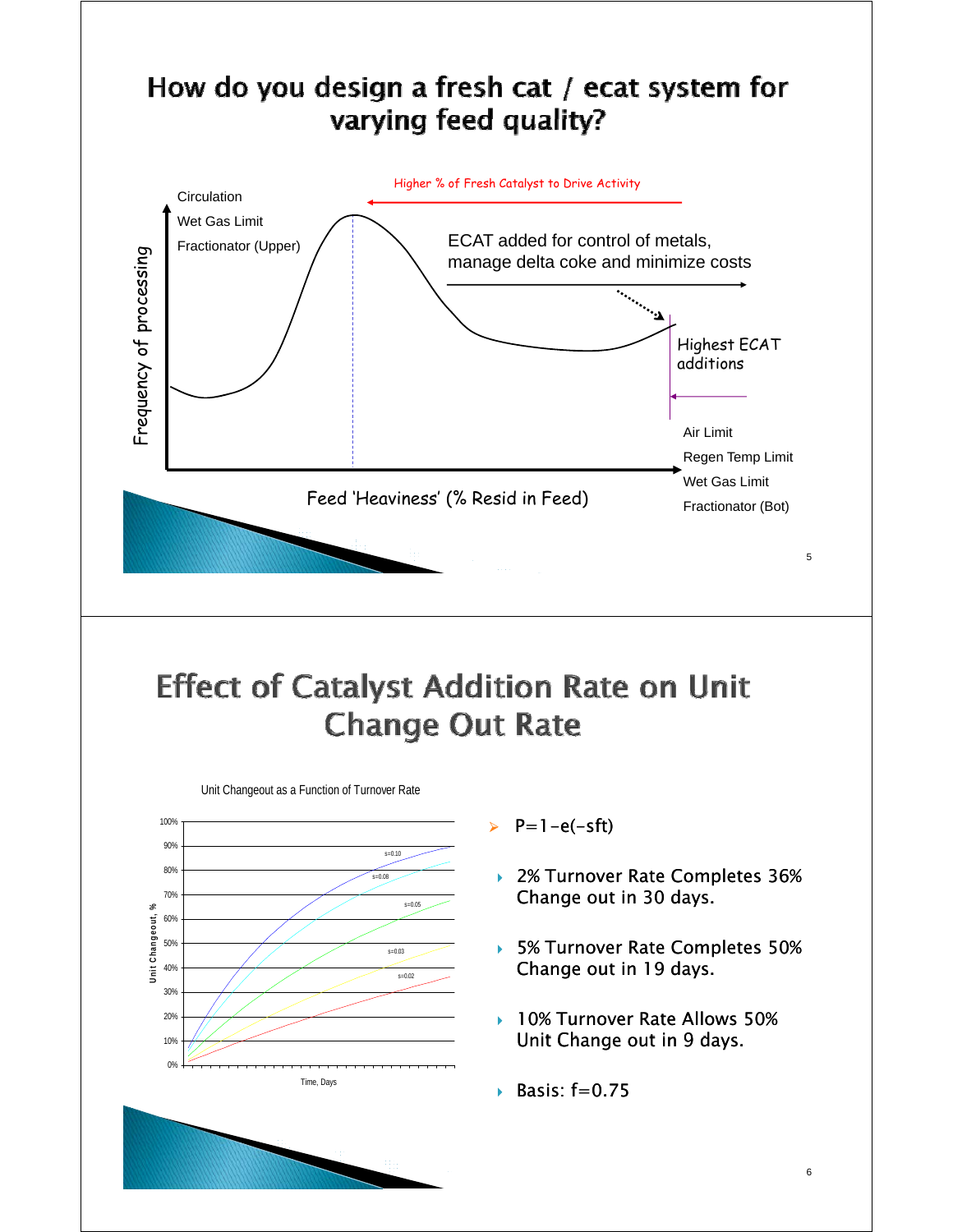$Y = (Yo<sup>*</sup>s)/(s+k)$ **Catalyst Activity Calculation** 

Unit Inventory = 360 tons

| Y - Unit MAT | $Yo - Fresh$<br><b>Catalyst MAT</b> | $s$ – Turnover<br>Rate | $K -$ Deactivation<br><b>Coefficient</b> | <b>Catalyst Additions,</b><br><b>TPD</b> |
|--------------|-------------------------------------|------------------------|------------------------------------------|------------------------------------------|
| 70           | 81.25                               | 0.0556                 | .047                                     | 20                                       |
| 70           | 85                                  | 0.033                  | .047                                     | 12                                       |
| 70           | 80                                  | 0.066                  | .047                                     | 24                                       |
| 70           | 79                                  | .077                   | .047                                     | 28                                       |

▶ Unit Activity can be Maintained by Varying Fresh Catalyst Activity and Addition Rate.

## **Effect of Catalyst Age on Unit Activity**



20

■ % of Circulating Activity

30

40

50

 $\mathbf 0$ 

10

- $\triangleright$  Very Important for Resid Unit to always attempt to decrease the age distribution of circulating catalyst
- ▶ Older Catalyst
	- Decrease Yield of Gasoline, C3=
	- Increase Yield of Slurry, Coke
- $\blacktriangleright$  Must attempt to find optimal way of maximizing catalyst addition rate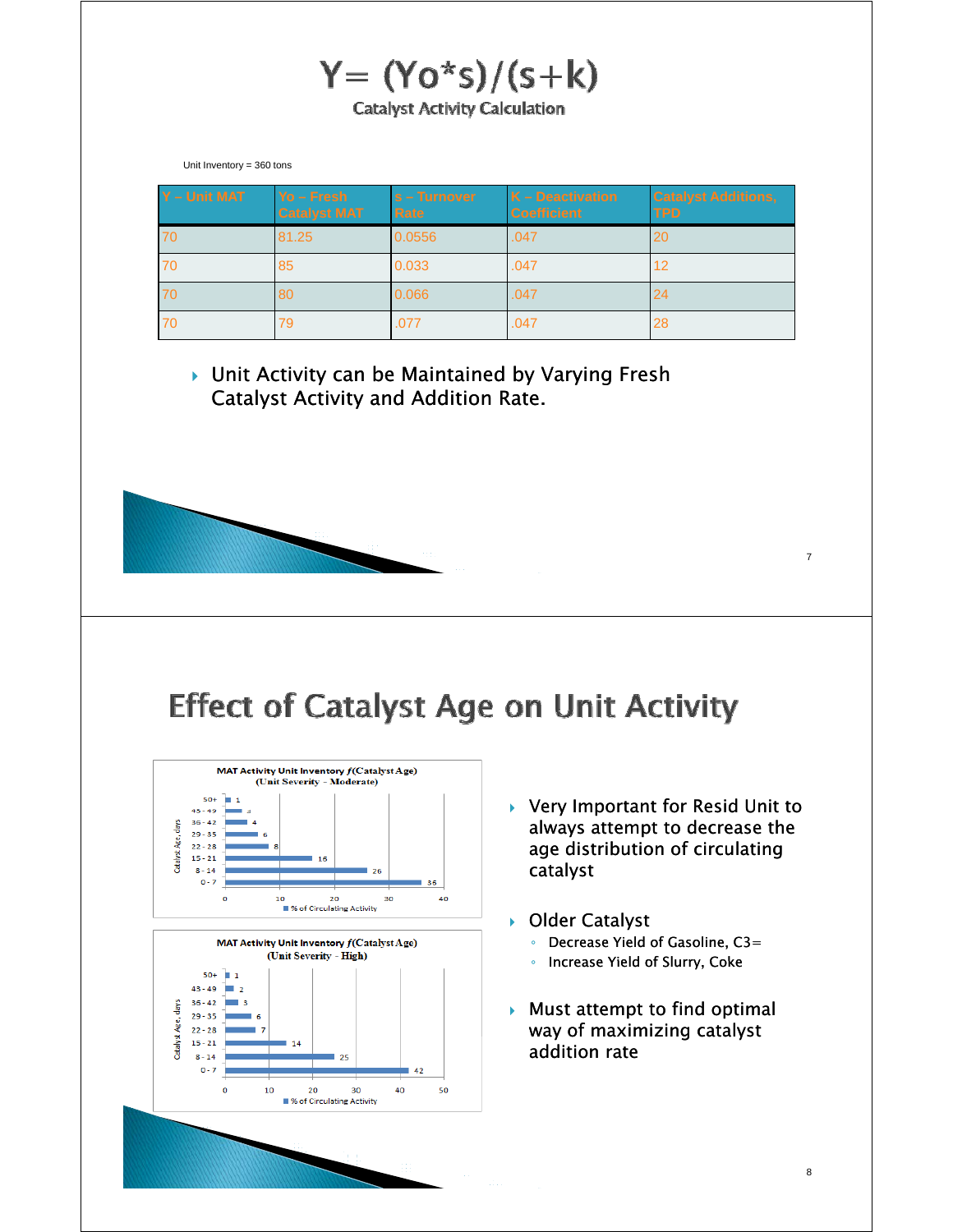# **Catalyst Addition Rate**

What is the optimal addition rate?

### ▶ Benefits of Higher Catalyst Addition Rate

- Higher Catalyst Addition Rate will lower Unit Metals Levels
	- Lower Metals on Circulating ECAT will always provide higher valued yields
- Higher Catalyst Addition Rate will decrease the average age of the catalyst in the circulating inventory
	- Lower Catalyst Age will always provide higher valued yields

#### ▶ Harm from Higher Catalyst Addition Rate

- Increase in fresh additions from current baseline will increase catalyst budget
- $\degree$  Sometimes excessive addition rate of base fresh catalyst can increase delta coke and force regenerator bed temp above design limitation



### **ECAT Opportunity** FCI.

- ▶ ECI Can Provide Customized ECAT Solution
	- ECI will provide ECAT with consistent target properties (TSA/MSA/ReO/Ni+V)
	- Establish the key targets to compliment current fresh catalyst properties
	- Remove 1 TPD of fresh catalyst and replace with 2 TPD of ecat
	- Ecat utilized must be designed with the following key features:
		- ZSA of ecat must be higher than ZSA of current circulating catalyst inventory
		- $\cdot$  MAT activity should be 2-3 numbers higher than MAT of current circulating catalyst inventory
		- Total FCAT / ECAT additions must reduce metals on the circulating catalyst inventory compared to current baseline operation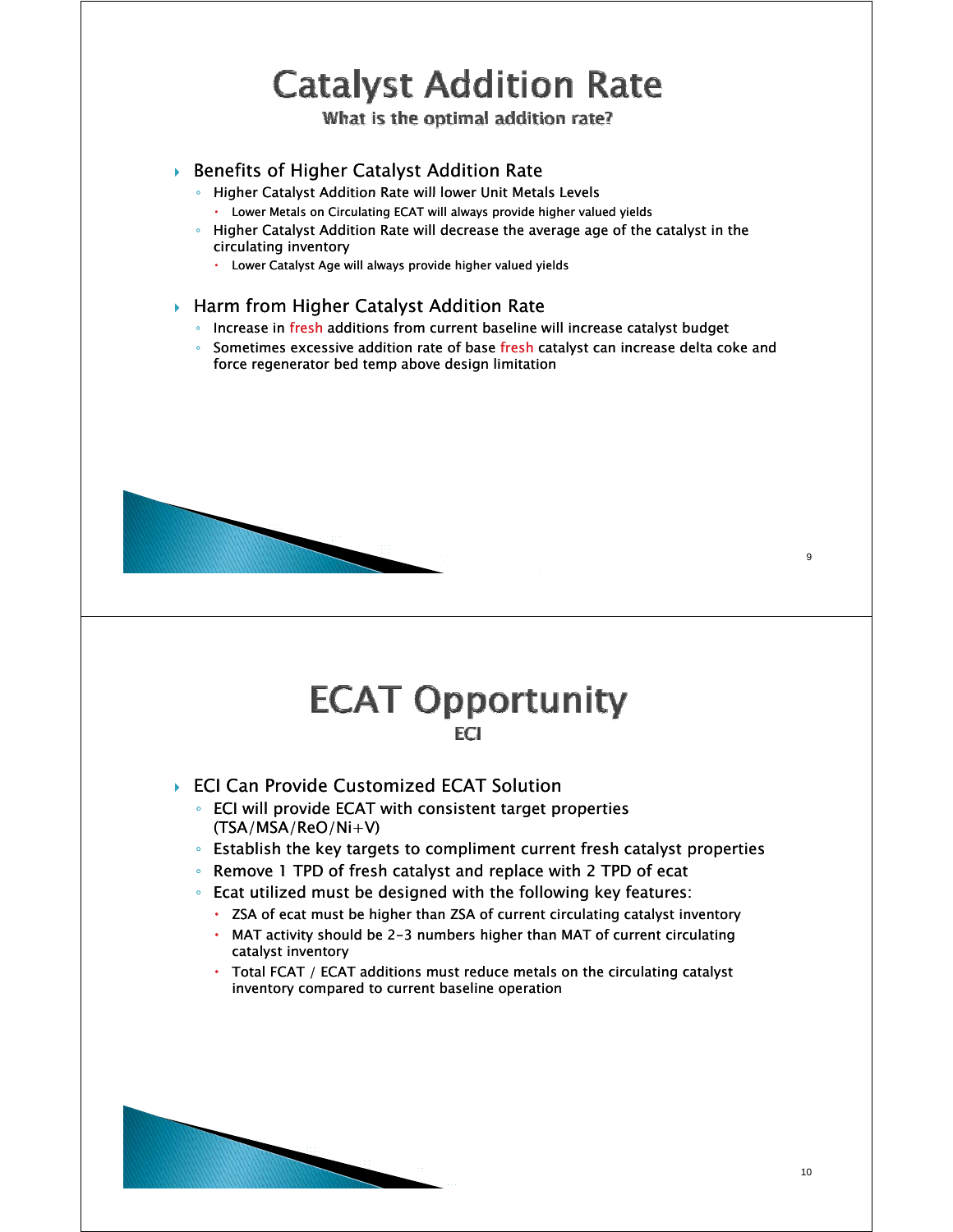# **ECAT Opportunity**

 $\cdot$  Successful design and implementation of purchased ecat will provide a FCC unit the following opportunity:

Design a catalyst addition strategy to increase total additions New strategy will achieve decrease in circulating metals New strategy will lower catalyst inventory age New strategy will lower slurry New strategy will increase LCO, Gasoline, LPG yields New strategy will lower total catalyst costs

### **FCC Blending Services New Purchasing Practices**

As refinery economics have deteriorated, some organizations have embraced alternative procurement strategies to maintain desired yields and reduce total operating costs:

- More frequent bids with domestic suppliers to increase competition
- Consider blending multiple supplier catalysts together
- Potential for best in class yield selectivity benefits
	- Increase catalyst flexibility to meet changing selectivity preferences Change from Max Gasoline to Max LCO to increase in LPG
	- Potential for cost reduction as you attempt to work with supplier to open competition at low
	- cost opportunities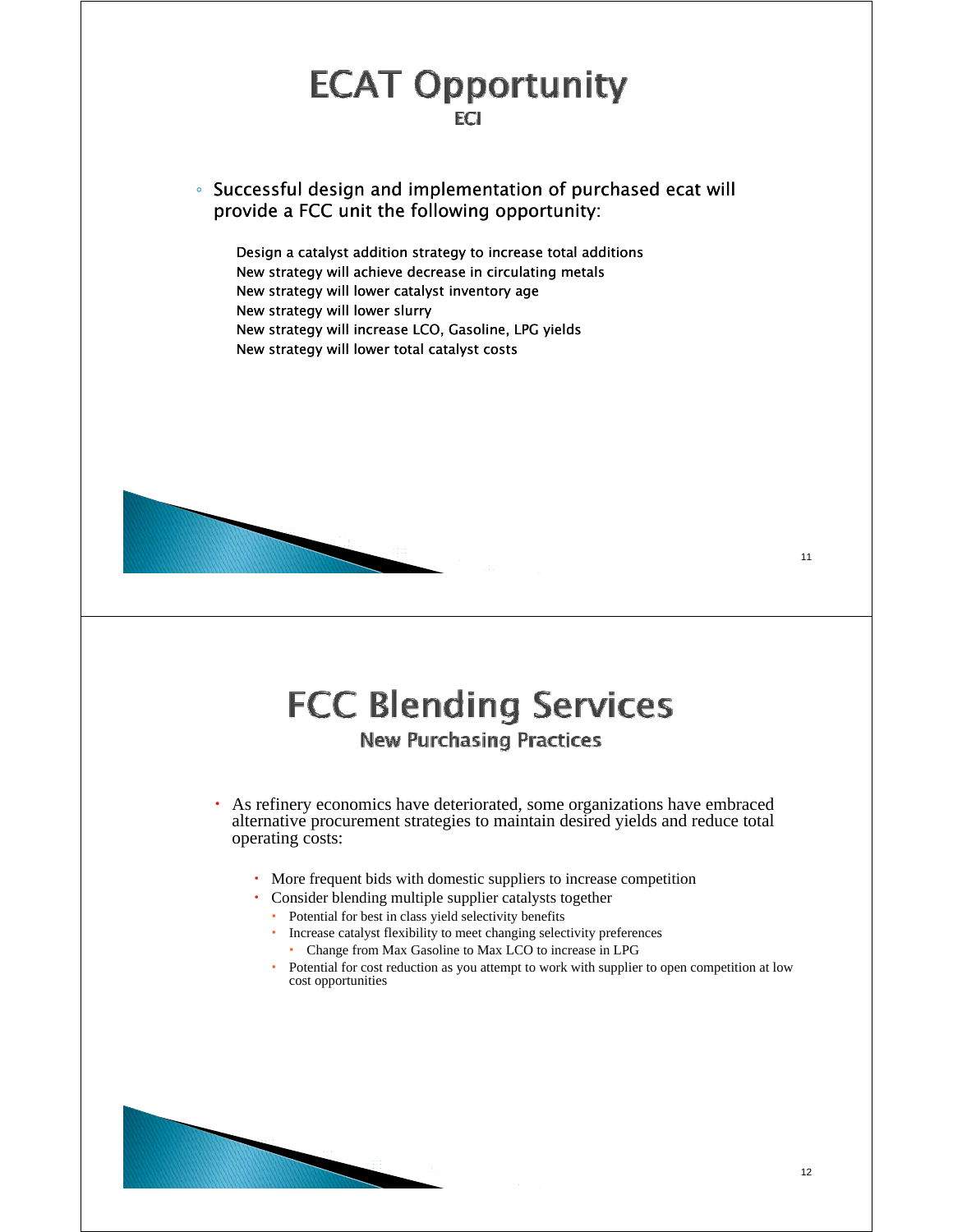### **FCC Blending Services Cost Effective Alternatives**

- Our Goal is to get customers to think differently about how to purchase FCC catalyst:
	- Design a formulation to be 50-70 % primary technology and 30-50 % cost capability
		- More effective use of purchased ecat if suitable
		- $\cdot$  Leverage testing 2<sup>nd</sup> choice / new technology
		- Entice suppliers to provide short term low cost opportunities to prove technology

ECI has multiple facilities strategically placed to blend all key components together



### **ECI Pine Vista Facility Blending**

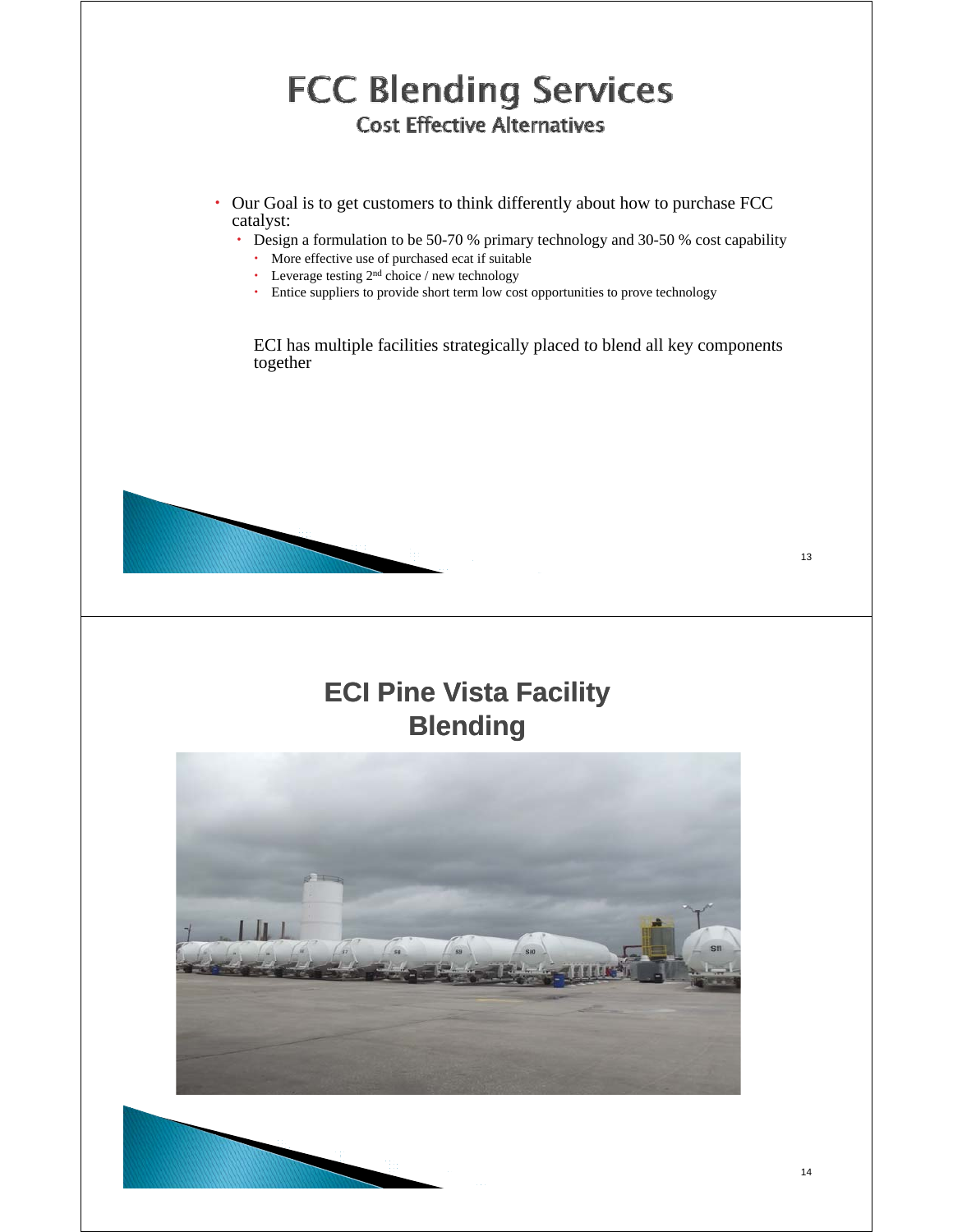### **ECI Pine Vista Facility Classifier**



### **FCC Blending Services**  $Z-ECAT$

| FCC Equilibrium Offer      |                                                                                                                                                                                                                                                                                                                                                     |                                                                                                                                                                                                                                         |                                                                                | Equilibrium Catalyst, Inc. |     |     |    |                |      |   |                |    |    |      |      |      |
|----------------------------|-----------------------------------------------------------------------------------------------------------------------------------------------------------------------------------------------------------------------------------------------------------------------------------------------------------------------------------------------------|-----------------------------------------------------------------------------------------------------------------------------------------------------------------------------------------------------------------------------------------|--------------------------------------------------------------------------------|----------------------------|-----|-----|----|----------------|------|---|----------------|----|----|------|------|------|
| 12-Mar-12                  | P.O. Box 73312<br>Metairie, LA70033                                                                                                                                                                                                                                                                                                                 |                                                                                                                                                                                                                                         |                                                                                |                            |     |     |    |                |      |   |                |    |    |      |      |      |
|                            |                                                                                                                                                                                                                                                                                                                                                     |                                                                                                                                                                                                                                         |                                                                                |                            |     |     |    |                |      |   |                |    |    |      |      |      |
|                            |                                                                                                                                                                                                                                                                                                                                                     |                                                                                                                                                                                                                                         |                                                                                |                            |     |     |    |                |      |   |                |    |    |      |      |      |
|                            | These catalysts are presently available in these quantities, either from storage, or from the refinery generating them. No guarantee can be made as to their continued<br>availability, nor quantity. The analysis given below is a "weighted average" based on the actual equilibrium analysis sheets and input from the supply refinery as to the |                                                                                                                                                                                                                                         |                                                                                |                            |     |     |    |                |      |   |                |    |    |      |      |      |
|                            |                                                                                                                                                                                                                                                                                                                                                     |                                                                                                                                                                                                                                         |                                                                                |                            |     |     |    |                |      |   |                |    |    |      |      |      |
|                            |                                                                                                                                                                                                                                                                                                                                                     | composition of their inventory. Since operating conditions may vary and since we do not control such conditions, we must DISCLAIM ANY WARRANTY EXPRESSED OR<br>IMPLIED, with regard to results obtained from the use of these products. |                                                                                |                            |     |     |    |                |      |   |                |    |    |      |      |      |
|                            |                                                                                                                                                                                                                                                                                                                                                     |                                                                                                                                                                                                                                         |                                                                                |                            |     |     |    |                |      |   |                |    |    |      |      |      |
|                            |                                                                                                                                                                                                                                                                                                                                                     |                                                                                                                                                                                                                                         |                                                                                |                            |     |     |    |                |      |   |                |    |    |      |      |      |
|                            |                                                                                                                                                                                                                                                                                                                                                     |                                                                                                                                                                                                                                         |                                                                                |                            |     |     |    |                |      |   |                |    |    |      |      |      |
|                            |                                                                                                                                                                                                                                                                                                                                                     |                                                                                                                                                                                                                                         |                                                                                |                            |     |     |    |                |      |   |                |    |    |      |      |      |
|                            | F                                                                                                                                                                                                                                                                                                                                                   |                                                                                                                                                                                                                                         |                                                                                |                            |     |     |    | A              |      |   |                |    |    |      |      |      |
|                            | R                                                                                                                                                                                                                                                                                                                                                   |                                                                                                                                                                                                                                         |                                                                                |                            |     |     | M  |                |      |   | 0              | 0  |    |      |      |      |
|                            | E                                                                                                                                                                                                                                                                                                                                                   |                                                                                                                                                                                                                                         | M                                                                              |                            |     |     | X  | $\overline{2}$ |      | R |                |    | A  | Α    |      |      |
|                            | S                                                                                                                                                                                                                                                                                                                                                   |                                                                                                                                                                                                                                         | A                                                                              |                            |     | S   | S  | 0              |      | E | 4              | 8  | P  | B    | F    |      |
| ID#                        | H                                                                                                                                                                                                                                                                                                                                                   | <b>CATALYST</b>                                                                                                                                                                                                                         |                                                                                | Ni                         | V   | A   | A  | 3              | Na   | 0 | 0              | 0  | S  | D    | e    | D    |
|                            |                                                                                                                                                                                                                                                                                                                                                     |                                                                                                                                                                                                                                         |                                                                                |                            |     |     |    |                |      |   |                |    |    |      |      |      |
| <b>E-Cat Target Values</b> |                                                                                                                                                                                                                                                                                                                                                     |                                                                                                                                                                                                                                         |                                                                                |                            |     |     |    |                |      |   |                |    |    |      |      |      |
|                            |                                                                                                                                                                                                                                                                                                                                                     |                                                                                                                                                                                                                                         |                                                                                |                            |     |     |    |                |      |   |                |    |    |      |      |      |
|                            |                                                                                                                                                                                                                                                                                                                                                     |                                                                                                                                                                                                                                         |                                                                                |                            |     |     |    |                |      |   |                |    |    |      |      |      |
|                            |                                                                                                                                                                                                                                                                                                                                                     |                                                                                                                                                                                                                                         |                                                                                |                            |     |     |    |                |      |   |                |    |    |      |      |      |
| ECI ID#7                   | В                                                                                                                                                                                                                                                                                                                                                   | High Z-Ecat #1                                                                                                                                                                                                                          | 75                                                                             | 300                        | 400 | 180 | 65 | 36.8           | 0.28 | 1 | $\overline{7}$ | 58 | 83 | 0.82 | 0.55 | 1.45 |
|                            |                                                                                                                                                                                                                                                                                                                                                     |                                                                                                                                                                                                                                         |                                                                                |                            |     |     |    |                |      |   |                |    |    |      |      |      |
| ECI ID#8                   | В                                                                                                                                                                                                                                                                                                                                                   | High Z-Ecat #1                                                                                                                                                                                                                          | 74                                                                             | 375                        | 500 | 155 | 55 | 37.6           | 0.24 | 1 | $\overline{7}$ | 58 | 83 | 0.79 | 0.46 | 1.40 |
|                            |                                                                                                                                                                                                                                                                                                                                                     |                                                                                                                                                                                                                                         |                                                                                |                            |     |     |    |                |      |   |                |    |    |      |      |      |
|                            |                                                                                                                                                                                                                                                                                                                                                     |                                                                                                                                                                                                                                         |                                                                                |                            |     |     |    |                |      |   |                |    |    |      |      |      |
|                            |                                                                                                                                                                                                                                                                                                                                                     | CONFIDENTIAL:                                                                                                                                                                                                                           | This document cannot be distributed without the express written consent of ECI |                            |     |     |    |                |      |   |                |    |    |      |      |      |
|                            |                                                                                                                                                                                                                                                                                                                                                     |                                                                                                                                                                                                                                         |                                                                                |                            |     |     |    |                |      |   |                |    |    |      |      |      |